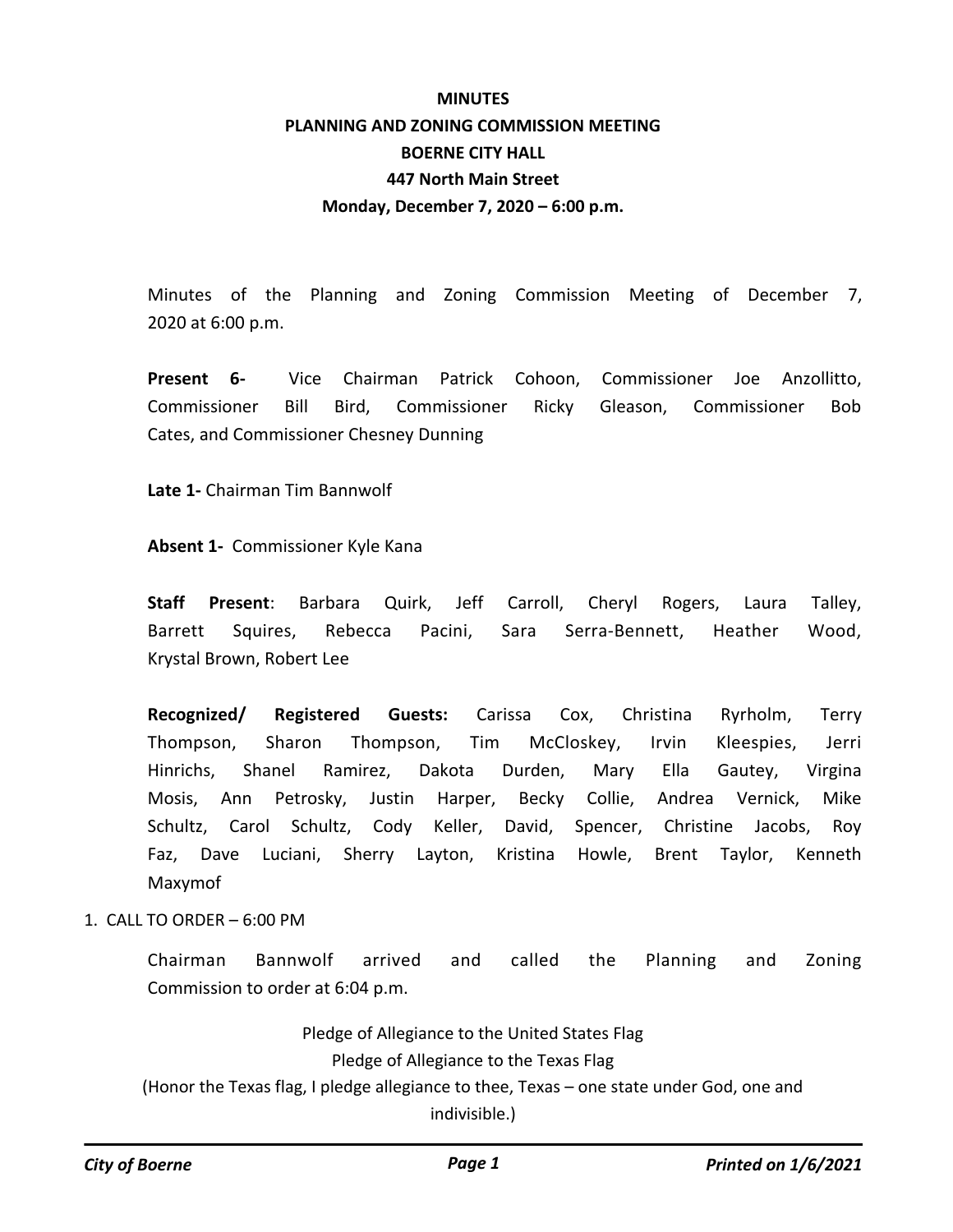### 2. CONFLICTS OF INTEREST

None declared.

3. PUBLIC COMMENTS: This is the opportunity for visitors and guests to address the Planning and Zoning Commission on any issue. The Planning and Zoning Commission may not discuss any presented issue, nor may any action be taken on any issue at this time. (Attorney General opinion – JC-0169)

Roy Faz, property owner of multiple addresses across from 103 Old San Antonio Road, spoke in favor of the applicant's request for zoning.

Tim McCloskey, resident at 209 East Hosack, explained that due to a recent floodplain management ordinance that was passed he is now restricted him from building on a property located at 320 Rosewood, and he will now need to seek a variance to build. He gave an invitation to anyone interested in meeting him at the property to discuss his plans.

Ms. Laura Talley, Director of Planning and Community Development, clarified that Mr. McCloskey would need two variances; one would go before the Board of Adjustments and one would go before the Planning and Zoning Commission for consideration.

4. CONSENT AGENDA: All items listed below within the Consent Agenda are considered routine by the Planning and Zoning Commission and may be enacted with one motion. There will be no separate discussion of items unless a Commission Member or citizen so requests, in which event the item may be moved to the general order of business and considered in its normal sequence

**A.** [2020-715](http://boerne.legistar.com/gateway.aspx?m=l&id=/matter.aspx?key=5630) THE MINUTES OF THE SPECIAL CALLED PLANNING AND ZONING COMMISSION MEETING OF NOVEMBER 16, 2020

A MOTION WAS MADE BY COMMISSIONER GLEASON, SECONDED BY COMMISSIONER COHOON, TO APPROVE THE MINUTES OF THE SPECIAL CALLED PLANNING AND ZONING COMMISSION MEETING OF NOVEMBER 16, 2020. THE MOTION CARRIED BY THE FOLLOWING VOTE:

**YEAH: 6-** JOE ANZOLLITTO, BILL BIRD, PATRICK COHOON, RICKY GLEASON, BOB CATES, CHESNEY DUNNING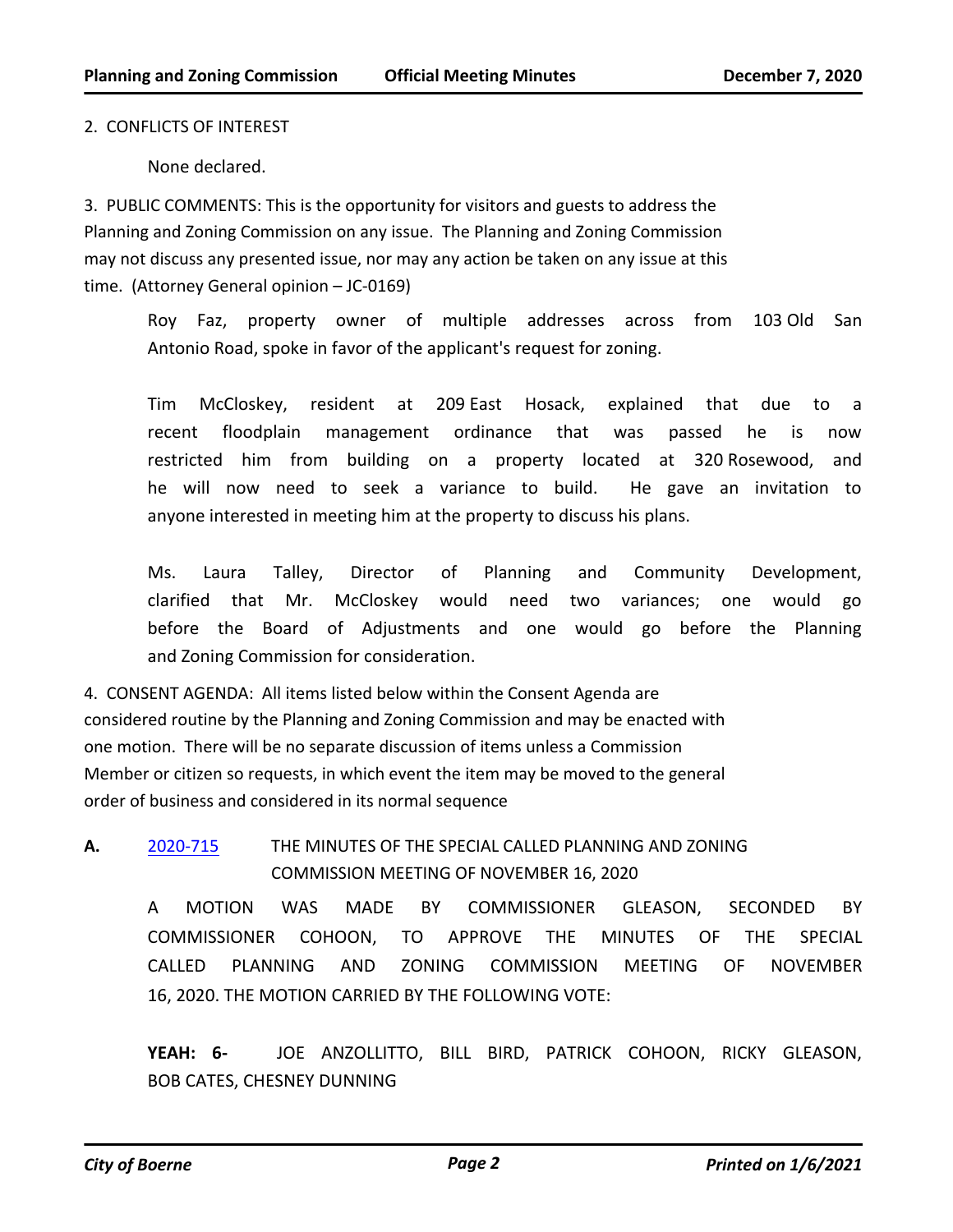## **Approved**: 6-0

### 5. REGULAR AGENDA:

**A.** [2020-716](http://boerne.legistar.com/gateway.aspx?m=l&id=/matter.aspx?key=5631) TO CONSIDER THE PROPOSED REZONING OF 7.33 ACRES LOCATED AT 134 GARDEN STREET (KAD 20006, 20007, 20009 AND 20010) FROM R-1, MEDIUM- DENSITY SINGLE-FAMILY RESIDENTIAL DISTRICT, TO R-2, MODERATE - DENSITY SINGLE-FAMILY RESIDENTIAL DISTRICT (Greenway Cottage Builders, LLC/ Dave Luciani).

I. STAFF PRESENTATION

#### II. PUBLIC HEARING

#### III. MAKE RECOMMENDATION

Ms. Sara Serra-Bennett, Planner II with Planning and Community Development, presented the proposed rezoning and gave feedback received from neighbors who attended a Boerne Engaged Neighborhood (hereafter,BEN) meeting that was held on November 30, 2020.

Ms. Laura Talley, spoke regarding the possibility of the developer utilizing a Planned Unit Development (hereafter, PUD) in their design plan.

Chairman Bannwolf opened the Public Hearing at 6:19 p.m.

Mr. Dave Luciani, developer of the project, spoke regarding the layout of the development specific to the design of Right-of-Way (hereafter, ROW), placement of the homes and layout features.

Terry Thompson, 107 Kitty Kat Lane, spoke in opposition of the proposed rezoning and development.

Cody Keller, owner of 159 Adler and 163 Adler, spoke in opposition of the proposed rezoning and development. He mentioned concerns with density and other allowed uses in the R-2 zoning classification. He further expressed concerns of possible noise and traffic generated by the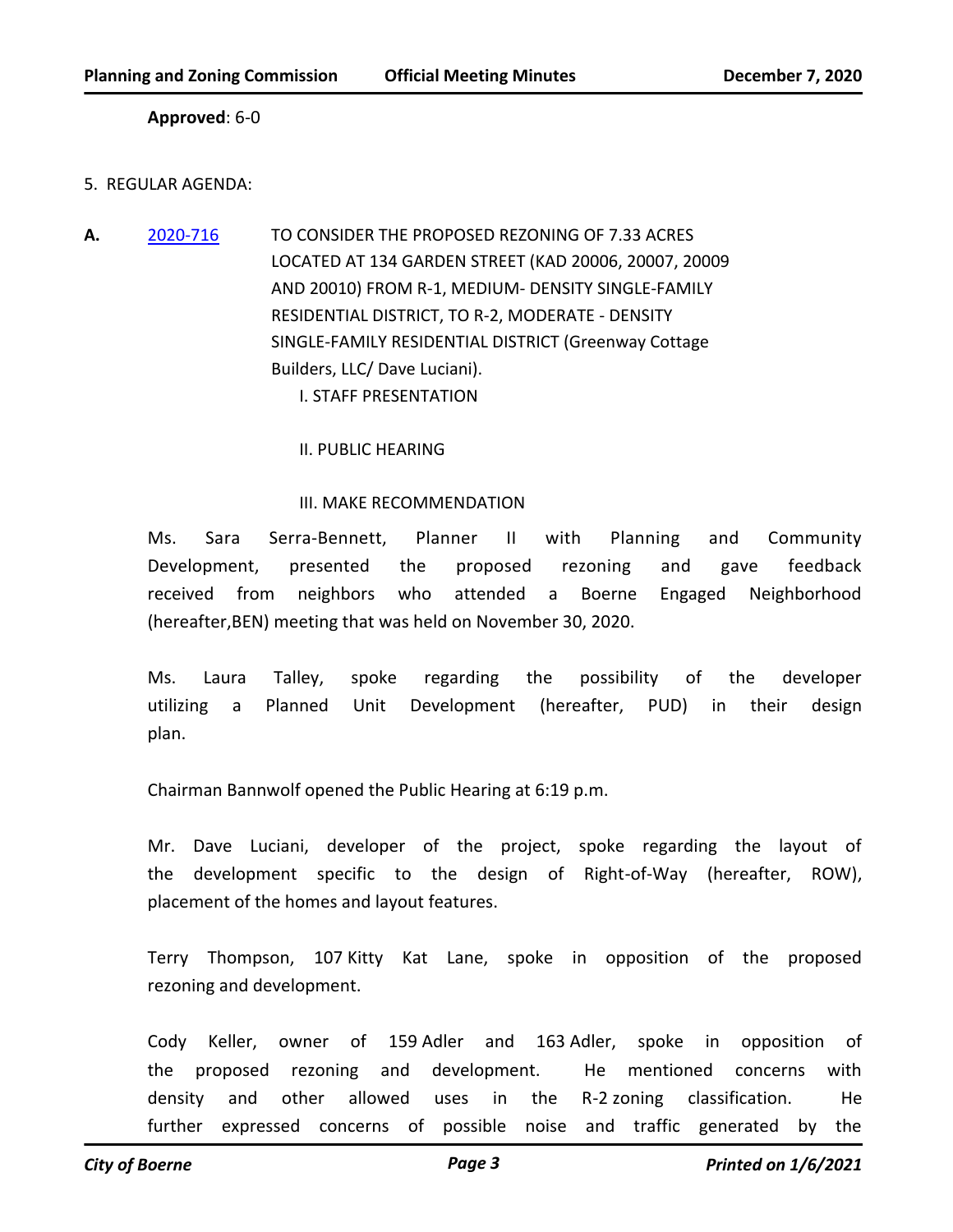proposed development, potential risk of losing oak trees, minimal parking on the streets, and future property values being impacted.

David Spencer, resident at 149 Kitty Kat Lane, spoke regarding the uniqueness of Garden Street and the oak trees that exist there. He expressed concerns of pedestrian access to Old No 9. and possibly losing oak trees. He thanked the commission for caring and their willingness to serve the community.

Christine Jacobs, resident at 127 Adler, spoke in opposition of the rezoning and development. She expressed concerns with the road that would run along the side of their property, past issues with current property owner (717 investments), safety issues with a narrow street, possible future flooding, and the high density of the proposed development.

Kristina Howle, resident at 103 Serenity Drive, spoke in opposition of the proposed rezoning and development. She expressed concerns of traffic that would exit onto Garden Street, the volume of houses proposed, possible drainage issues, and parking and privacy concerns. She further mentioned concerns with the design not allowing space for yards, or access to the trail.

Brent Taylor, resident at 134 Serenity Drive, spoke in opposition of the proposed rezoning and development. He expressed concerns with density and infrastructure challenges on Adler and Garden Street. He further expressed concerns with traffic, impact on property values, and noise and light pollution.

Justin Harper, resident at 106 Kitty Kat Lane and owner of 130 East Frederick, spoke regarding questions of proposed square footage of homes and safety concerns for pedestrians created by vehicular traffic. He further expressed concerns with drainage and detention ponds proposed for site.

Jerri Hinrichs, resident at 144 Garden Street and owner of 118 Serenity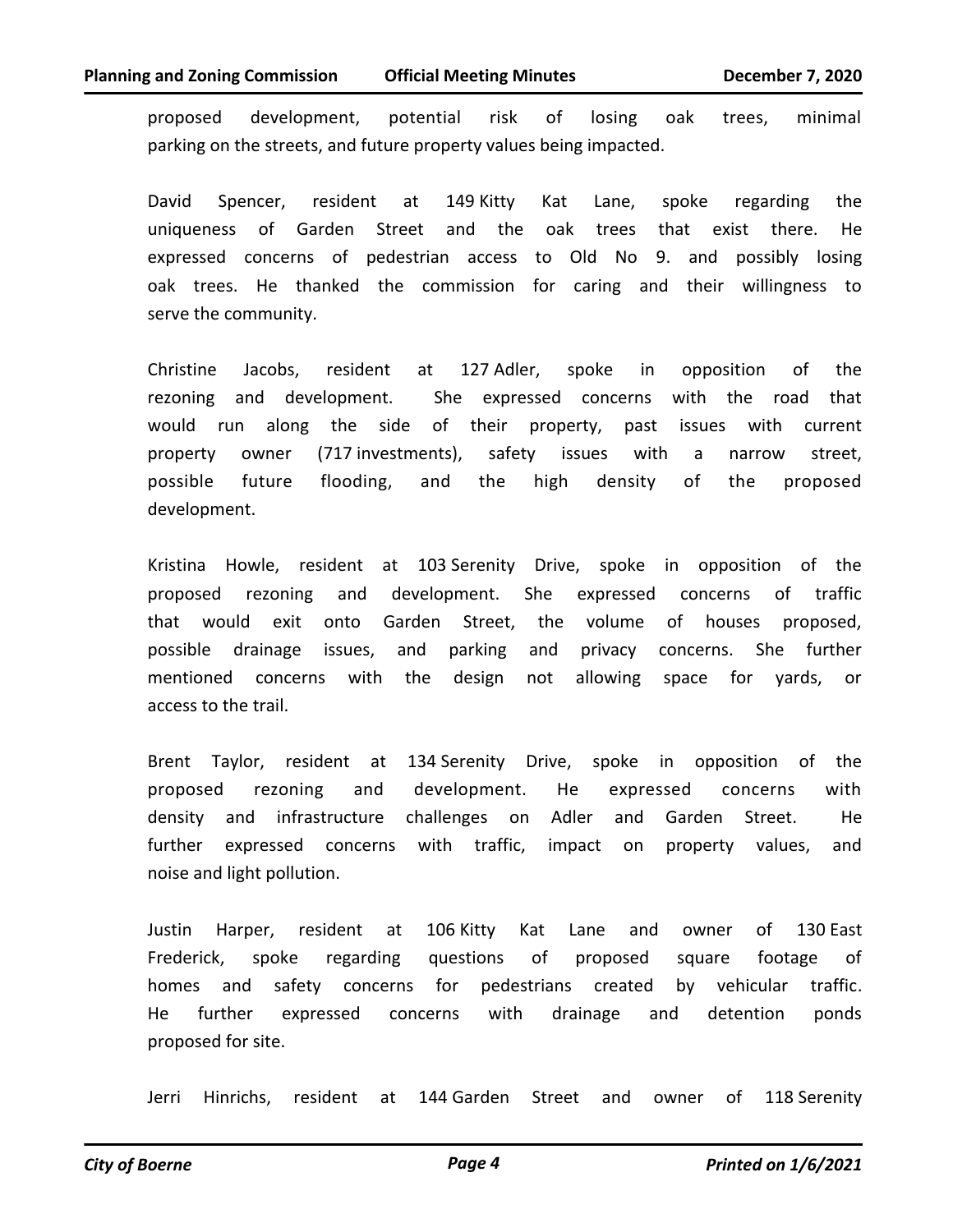Drive, spoke regarding shared concerns with neighbors. She expressed concerns with traffic, safety, light pollution and drainage; she also stated that the proposal is too dense, in too small of a space.

Sherri Layton, resident at 129 Kitty Kat Lane, spoke in favor of the proposed development, although she had shared concerns of flooding and density. She also shared concerns of the property being developed with a less attractive project if it is rezoned and this particular project is not approved.

Kenneth Maxymof, resident at 127 Adler Street, spoke in opposition of the proposed rezoning and explained the flooding issues his property already has.

Mr. Luciani explained his intentions to address the concerns of the citizens in his design plan; he requested an opportunity to redesign the plan to bring back before the commission at a later date.

Chairman Bannwolf stated, that through research, he discovered the owner's right to transact business in Texas had lapsed due to his registration or certificate being ended by the Comptroller as a result of a some type of forfeiture.

Chairman Bannwolf closed the Public Hearing at 7:13 p.m.

Discussion ensued regarding what is allowed in a R-2 zoning classification and zoning districts with the new UDC. Further discussion continued in reference to ordinances specific to fencing, state law that does not allow regulations on lighting and concerns with density of the proposed development.

Mr. Luciani stated that he would like to come back before the commission with a PUD Plan.

A MOTION WAS MADE BY COMMISSIONER COHOON, SECONDED BY COMMISSIONER BIRD, TO TABLE THE PROPOSED REZONING OF 7.33 ACRES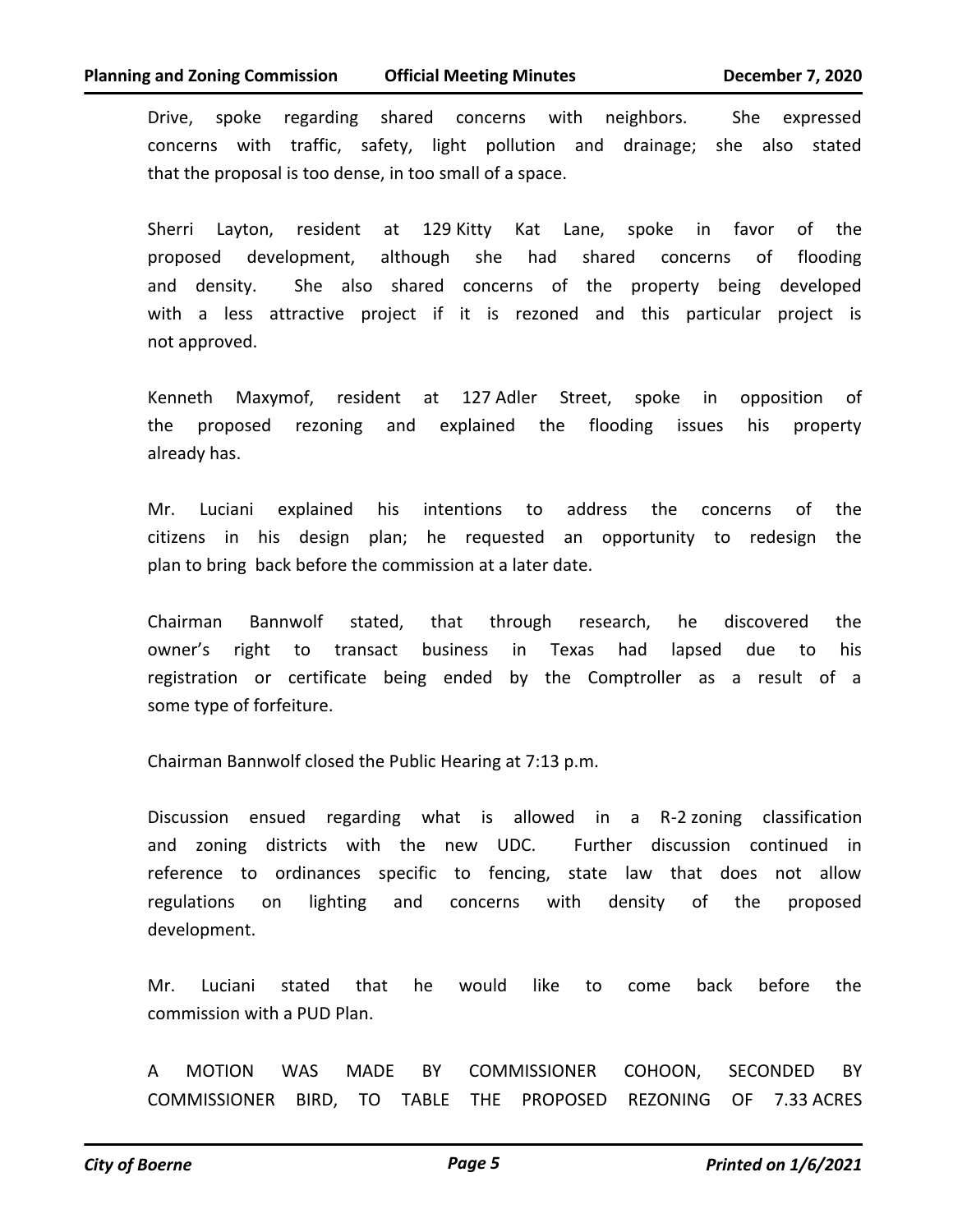LOCATED AT 134 GARDEN STREET (KAD 20006, 20007, 20009 AND 20010) FROM R-1, MEDIUM- DENSITY SINGLE-FAMILY RESIDENTIAL DISTRICT, TO R-2, MODERATE - DENSITY SINGLE-FAMILY RESIDENTIAL DISTRICT (Greenway Cottage Builders, LLC/ Dave Luciani). THE MOTION CARRIED BY THE FOLLOWING VOTE:

**YEAH: 6-** JOE ANZOLLITTO, BILL BIRD, PATRICK COHOON, RICKY GLEASON, BOB CATES, CHESNEY DUNNING

## **Approved**: 6-0

- **B.** [2020-717](http://boerne.legistar.com/gateway.aspx?m=l&id=/matter.aspx?key=5632) TO CONSIDER PERMANENT ZONING OF 8.5345 ACRES LOCATED AT 103 OLD SAN ANTONIO ROAD (KAD 38831) FROM R-A, RESIDENTIAL AGRICULTURAL, TO R-4, MULTIFAMILY RESIDENTIAL DISTRICT (William G. Graham, Fraser H. Graham, John J. Laroche).
	- I. STAFF PRESENTATION
	- II. PUBLIC HEARING

Chairman Bannwolf opened the Public Hearing at 7:23 p.m.

Chairman Bannwolf closed the Public Hearing at 7:24 p.m.

**C.** [2020-718](http://boerne.legistar.com/gateway.aspx?m=l&id=/matter.aspx?key=5633) CONDITIONAL APPROVAL FOR THE FINAL PLAT FOR SOUTHGLEN PHASE 11B, 8.29 ACRES, 35 RESIDENTIAL LOTS, 2 OPEN SPACE LOTS, AND 1.77 ACRES OF RIGHT-OF-WAY (KAD NO. 288671 AND 302047) AS IS PROVIDED BY ARTICLE 2, SECTION 2.04.001B OF THE SUBDIVISION ORDINANCE.

Ms. Rebecca Pacini, City Planner III, presented the proposed final plat and addressed concerns of trees that were removed from this site. She stated that the removed trees were approved and staff physically made location to ensure the heritage trees that were required to remain were still there.

A MOTION WAS MADE BY COMMISSIONER GLEASON, SECONDED BY COMMISSIONER COHOON, TO APPROVE THE FINAL PLAT FOR SOUTHGLEN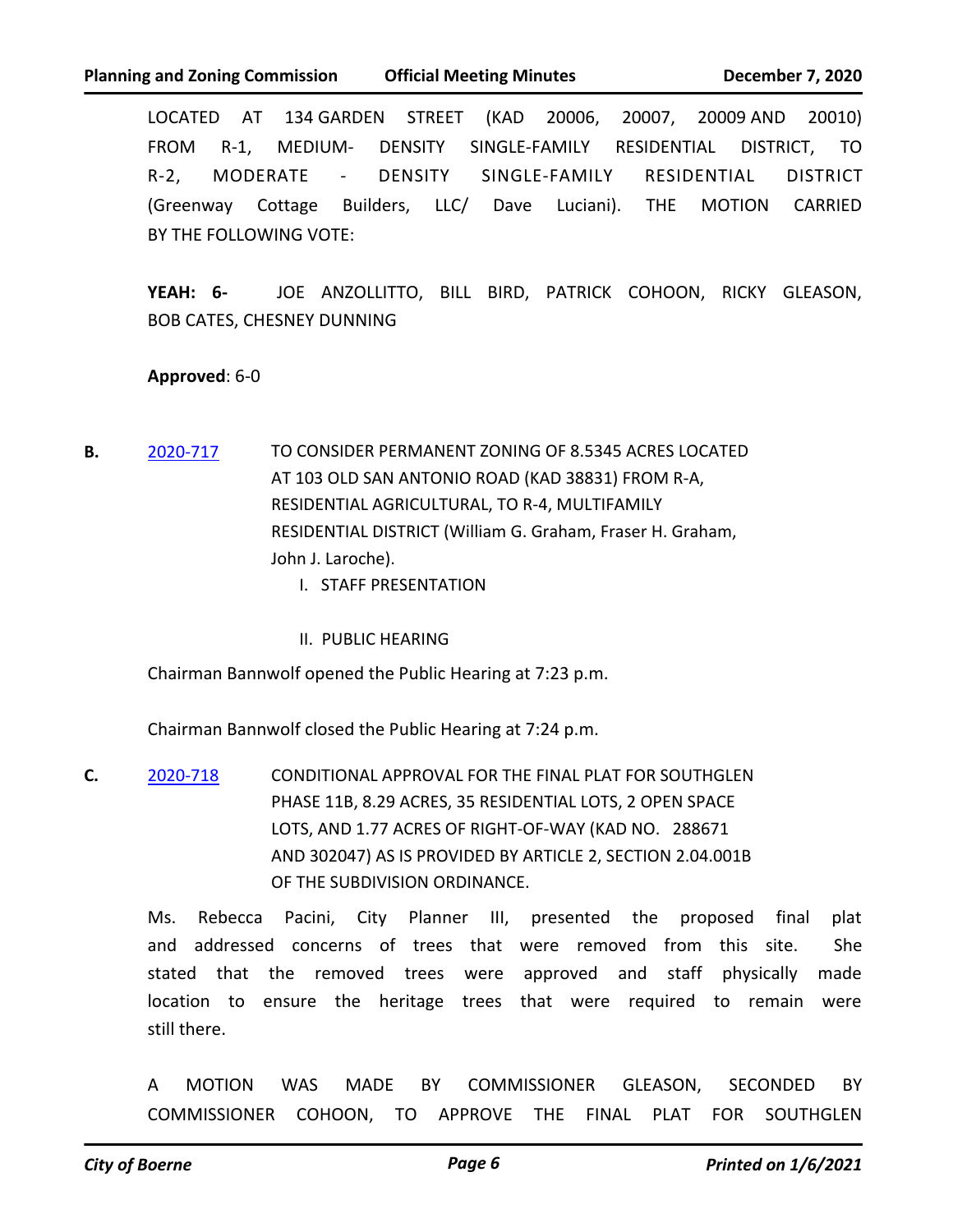PHASE 11B, 8.29 ACRES, 35 RESIDENTIAL LOTS, 2 OPEN SPACE LOTS, AND 1.77 ACRES OF RIGHT-OF-WAY (KAD NO. 288671 AND 302047) AS IS PROVIDED BY ARTICLE 2, SECTION 2.04.001B OF THE SUBDIVISION ORDINANCE. THE MOTION CARRIED BY THE FOLLOWING VOTE:

**YEAH: 6-** JOE ANZOLLITTO, BILL BIRD, PATRICK COHOON, RICKY GLEASON, BOB CATES, CHESNEY DUNNING

## **Approved**: 6-0

**D.** [2020-719](http://boerne.legistar.com/gateway.aspx?m=l&id=/matter.aspx?key=5634) CONSIDER THE PRELIMINARY PLAT FOR FREYSTADT, 1.546 ACRES, 2 NONRESIDENTIAL LOTS AND 0.038 ACRES OF RIGHT-OF-WAY (KAD NO. 18975) LOCATED AT 614 FREY STREET. TAKE NECESSARY ACTION.

Ms. Pacini presented the preliminary plat.

Commissioner Cates had questions regarding the shape of the parcel, the access point that will serve the two lots, and the difference in the plan since it was previously presented to the commission.

Ms. Pacini addressed the difference in this plan compared to the previous one; she clarified that a demolition of a structure was approved through the Historic Landmark Commission that previously was planned to be moved to another location. She described the existing driveway that will be the access point for both lots and explained the plan for the smaller lot to include open space and drainage.

A MOTION WAS MADE BY COMMISSIONER COHOON, SECONDED BY COMMISSIONER GLEASON, TO APPROVE THE PRELIMINARY PLAT FOR FREYSTADT, 1.546 ACRES, 2 NONRESIDENTIAL LOTS AND 0.038 ACRES OF RIGHT-OF-WAY (KAD NO. 18975) LOCATED AT 614 FREY STREET. THE MOTION CARRIED BY THE FOLLOWING VOTE:

**YEAH: 6-** JOE ANZOLLITTO, BILL BIRD, PATRICK COHOON, RICKY GLEASON, BOB CATES, CHESNEY DUNNING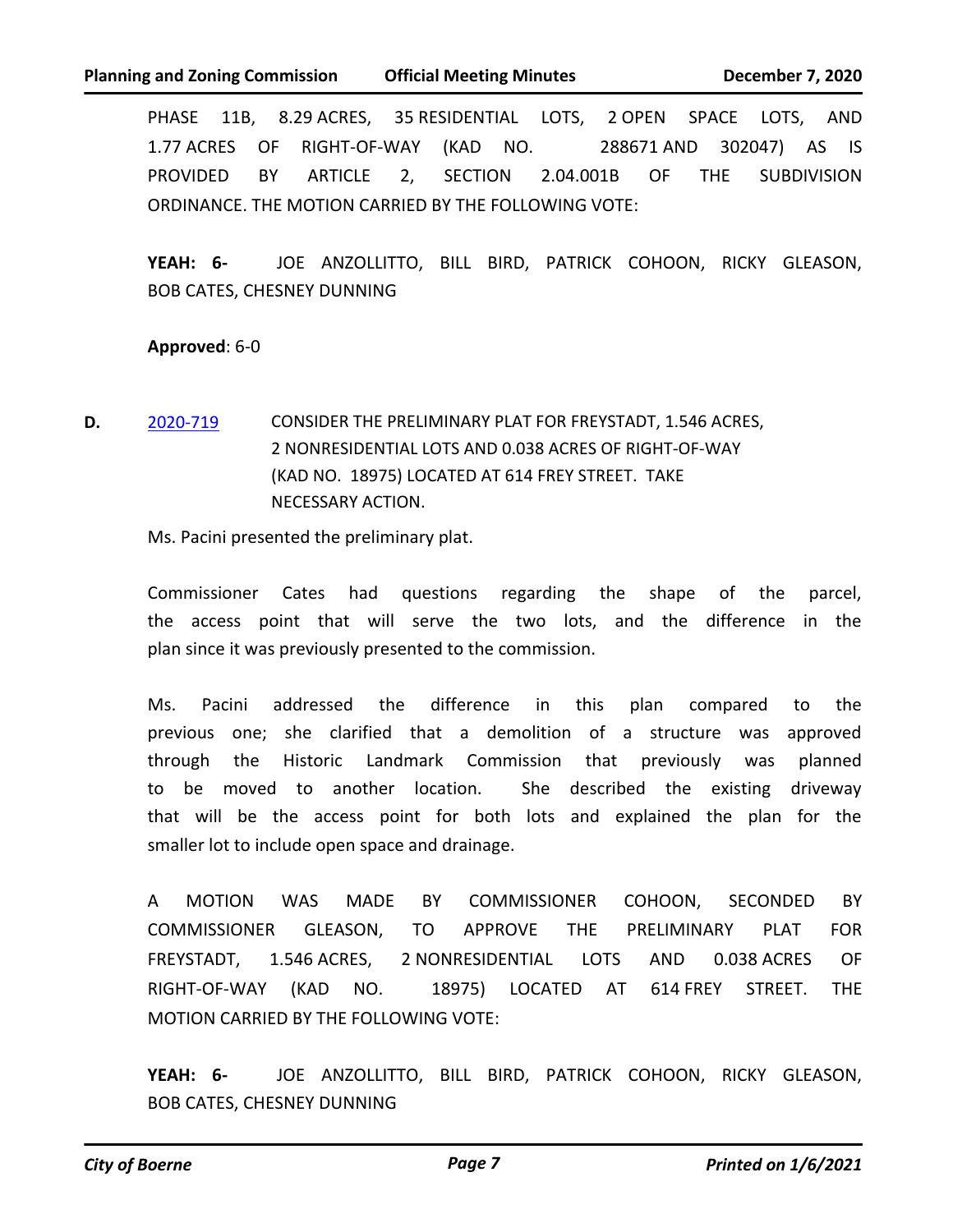**Approved**: 6-0

**E.** [2020-720](http://boerne.legistar.com/gateway.aspx?m=l&id=/matter.aspx?key=5635) CONSIDER THE PRELIMINARY PLAT FOR REGENT PARK UNIT 8, 16.950 ACRES, 44 RESIDENTIAL LOTS, 1 OPEN SPACE LOT, AND 5.915 ACRES OF RIGHT-OF-WAY (KAD NO. 291871). TAKE NECESSARY ACTION.

Ms. Pacini presented the preliminary plat.

A MOTION WAS MADE BY COMMISSIONER COHOON, SECONDED BY COMMISSIONER BIRD, TO APPROVE THE PRELIMINARY PLAT FOR REGENT PARK UNIT 8, 16.950 ACRES, 44 RESIDENTIAL LOTS, 1 OPEN SPACE LOT, AND 5.915 ACRES OF RIGHT-OF-WAY (KAD NO. 291871). THE MOTION CARRIED BY THE FOLLOWING VOTE:

**YEAH: 6-** JOE ANZOLLITTO, BILL BIRD, PATRICK COHOON, RICKY GLEASON, BOB CATES, CHESNEY DUNNING

**Approved**: 6-0

- 6. DISCUSSION ITEM:
- **A.** [2020-721](http://boerne.legistar.com/gateway.aspx?m=l&id=/matter.aspx?key=5636) NEW ZONING MAP AND OVERLAY DISTRICTS AS PART OF THE UDC.

Ms. Talley described the draft zoning map that went online Friday (December 4, 2020) night.

Carissa Cox, spoke regarding the timeline and deadlines of the UDC.

Discussion ensued regarding the process for amending the draft map and for public notification.

**B.** [2020-722](http://boerne.legistar.com/gateway.aspx?m=l&id=/matter.aspx?key=5637) BRIEFING BY JEFF CARROLL REGARDING TRAFFIC IMPACT ANALYSIS (TIA) CURRENT REGULATIONS AND NEW REGULATIONS AS PART OF THE UDC.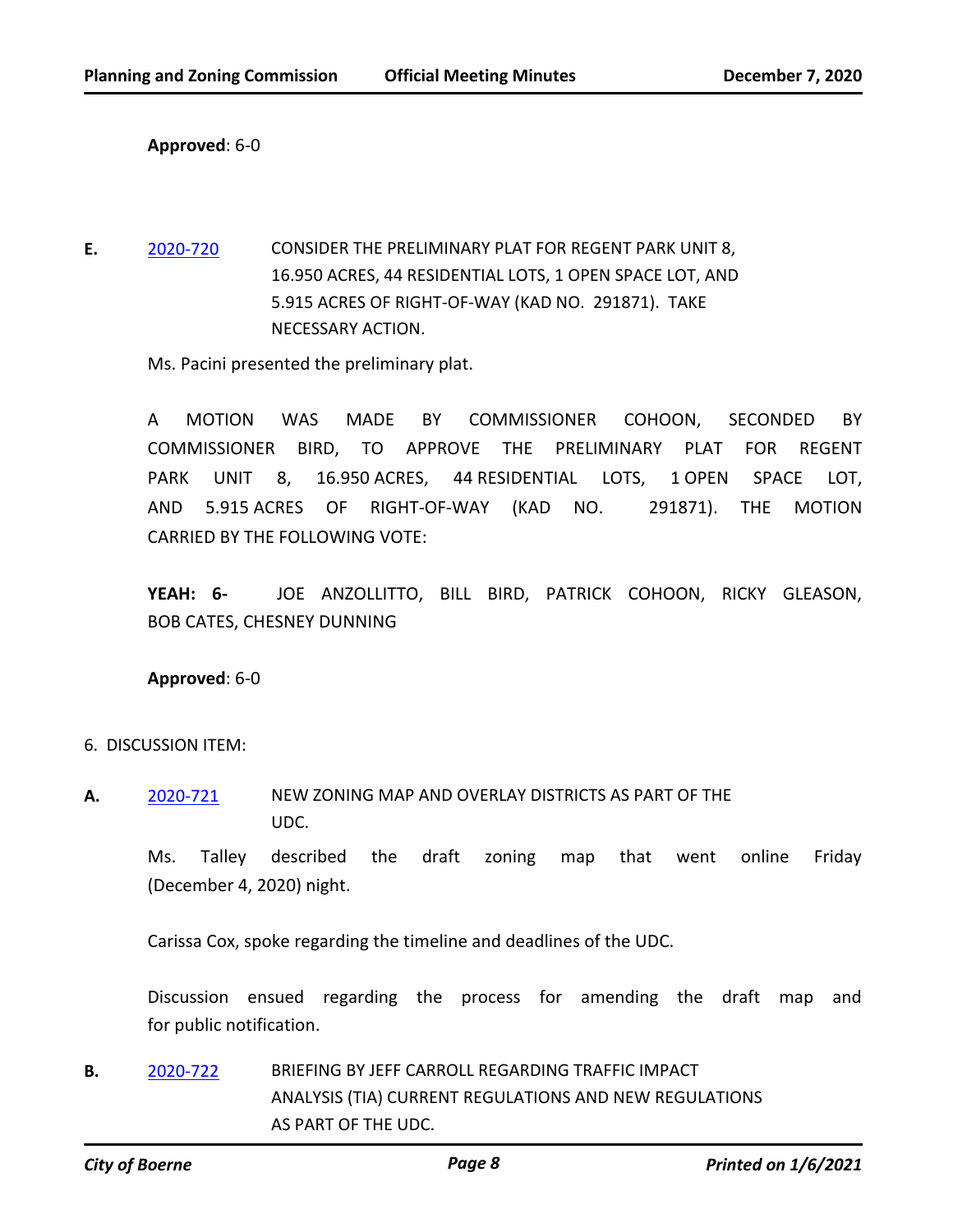Mr. Jeff Carroll, Director of Development Services, gave a presentation on Traffic Impact Analysis (TIA) and when they are required.

**C.** [2020-723](http://boerne.legistar.com/gateway.aspx?m=l&id=/matter.aspx?key=5638) NEW DEVELOPMENT REQUIREMENTS UNDER THE UDC - AN UPDATE REGARDING NEW STORMWATER REQUIREMENTS, DEVELOPMENT PROCESSES AND ENFORCEMENT AND HOW THESE COULD AFFECT FUTURE PLATTING REQUIREMENTS.

Ms. Talley gave an update on, and clarified, development requirements as presented in the new Unified Development Code (UDC). Jeff Carroll provided further detail.

7. COMMENTS FROM COMMISSION/LEGAL COUNSEL/STAFF - No discussion or action may take place

No comments were received from Legal Counsel or Staff.

8. EXECUTIVE SESSION IN ACCORDANCE WITH THE TEXAS GOVERNMENT CODE: THE PLANNING AND ZONING COMMISSION MAY, AS PERMITTED BY LAW, ADJOURN INTO EXECUTIVE SESSION AT ANY TIME TO DISCUSS ANY MATTER LISTED ABOVE AS AUTHORIZED BY CHAPTER 551 CODE §551.071 (CONSULTATION WITH ATTORNEY)

The Planning and Zoning Commission did not convene into Executive Session.

9. ADJOURNMENT

Chairman Bannwolf adjourned the Planning and Zoning Commission at 8:44 p.m.

THE CITY OF BOERNE PLANNING AND ZONING COMMISSION RESERVES THE RIGHT TO ADJOURN INTO EXECUTIVE SESSION AT ANY TIME TO DISCUSS ANY OF THE MATTERS LISTED ABOVE, AS AUTHORIZED BY TEXAS GOVERNMENT CODE §551.071 (CONSULTATION WITH ATTORNEY).

Chairman

## **CERTIFICATION**

**I herby certify that the above notice of meeting was posted on the 4th day of December, 2020 at 5:00 p.m.**

\_\_\_\_\_\_\_\_\_\_\_\_\_\_\_\_\_\_\_\_\_\_\_\_\_\_\_\_\_\_\_